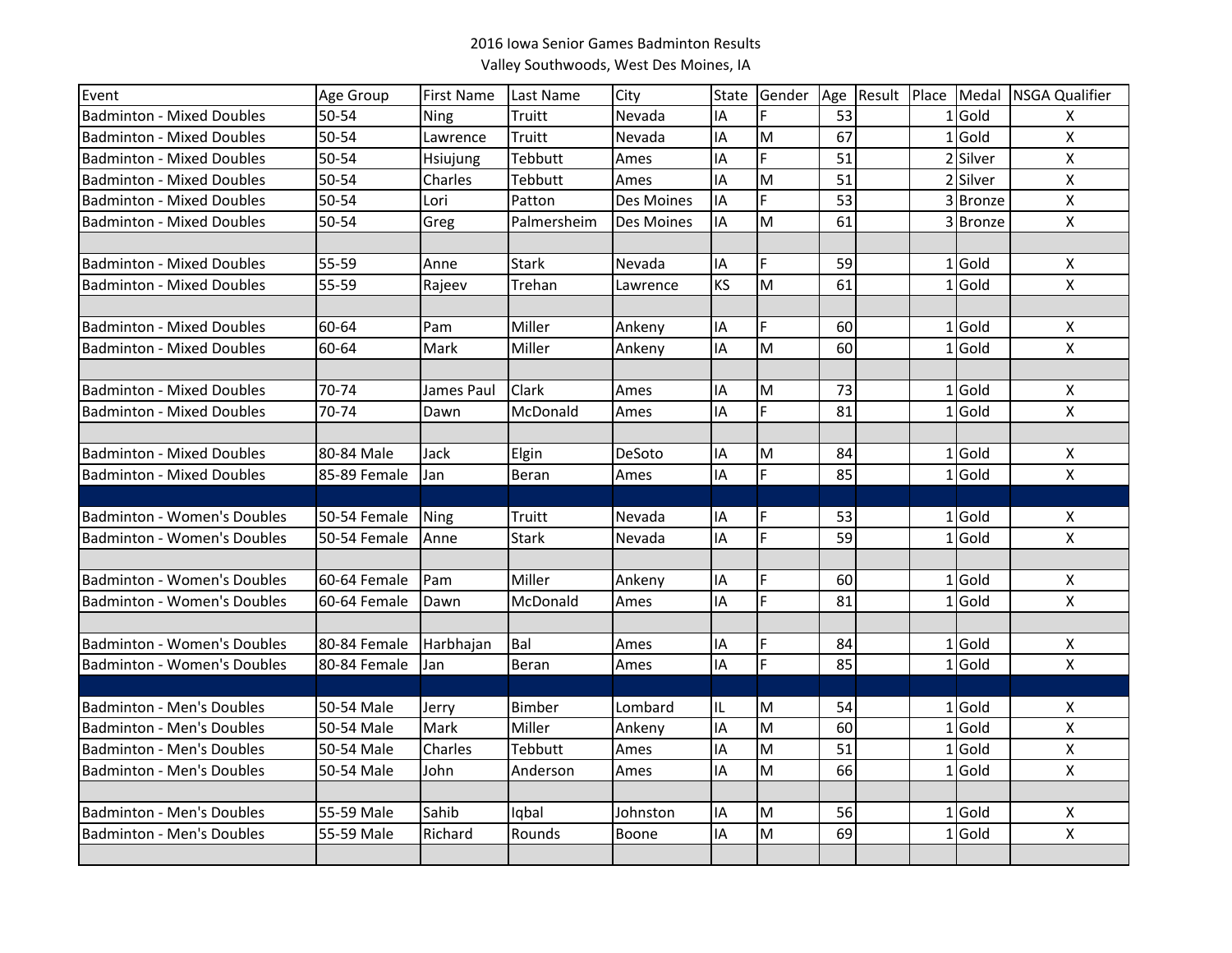## 2016 Iowa Senior Games Badminton ResultsValley Southwoods, West Des Moines, IA

| M<br>$1$ Gold<br><b>IA</b><br>60<br>Badminton - Men's Doubles<br>60-64 Male<br>Kenneth<br>Waukee<br>X<br>Hopper<br><b>NE</b><br>M<br>68<br>Gold<br>Shanahan<br><b>Grand Island</b><br>X<br><b>Badminton - Men's Doubles</b><br>60-64 Male<br>John<br>$\mathbf{1}$<br>61<br><b>KS</b><br>M<br>2 Silver<br>Rajeev<br>$\pmb{\times}$<br><b>Badminton - Men's Doubles</b><br>60-64 Male<br>Trehan<br>Lawrence<br>75<br>IA<br>M<br>2 Silver<br>Mayfield<br>$\pmb{\mathsf{X}}$<br><b>Badminton - Men's Doubles</b><br>60-64 Male<br>John<br>Ames<br>IA<br>M<br>61<br>$1$ Gold<br>Greg<br>Palmersheim<br>Des Moines<br>$\pmb{\mathsf{X}}$<br><b>Badminton - Men's Doubles</b><br>60-64 Male<br>M<br>62<br>$1$ Gold<br><b>Badminton - Men's Doubles</b><br>jeff<br>IA<br>$\mathsf{X}$<br>60-64 Male<br>urbandale<br>gass<br>67<br><b>Badminton - Men's Doubles</b><br>IA<br>M<br>$1$ Gold<br>65-69 Male<br>Lawrence<br>Truitt<br>Nevada<br>X<br>$\overline{\mathsf{M}}$<br>73<br>$1$ Gold<br>$\pmb{\times}$<br><b>Badminton - Men's Doubles</b><br>Clark<br>IA<br>65-69 Male<br>James Paul<br>Ames<br>82<br>$1$ Gold<br><b>Badminton - Men's Doubles</b><br>carroll<br>IA<br>M<br>80-84 Male<br>X<br>marty<br>ames<br>$1$ Gold<br>IA<br>M<br>$\pmb{\times}$<br><b>Badminton - Men's Doubles</b><br>80-84 Male<br>DeSoto<br>84<br>Jack<br>Elgin<br>$1$ Gold<br>Nevada<br>IA<br>F<br>53<br><b>Badminton - Singles</b><br>50-54 Female<br>Ning<br>Truitt<br>X<br>Charles<br>Tebbutt<br>M<br>51<br>$1$ Gold<br><b>Badminton - Singles</b><br>50-54 Male<br>Ames<br>IA<br>X<br>2 Silver<br>M<br><b>Badminton - Singles</b><br>50-54 Male<br>Bimber<br>Lombard<br>IL<br>54<br>$\pmb{\mathsf{X}}$<br>Jerry<br>M<br>2 Silver<br>Falk<br>Bloomfeild<br>IA<br>51<br>$\pmb{\times}$<br><b>Badminton - Singles</b><br>50-54 Male<br>Quinn<br>F<br>59<br>$1$ Gold<br><b>Badminton - Singles</b><br>55-59 Female<br>Anne<br><b>Stark</b><br>Nevada<br>IA<br>Χ<br>M<br>56<br>$1$ Gold<br><b>Badminton - Singles</b><br>55-59 Male<br>Sahib<br>Johnston<br>IA<br>$\pmb{\mathsf{X}}$<br>Iqbal<br>F<br>$1$ Gold<br><b>Badminton - Singles</b><br>Miller<br>Ankeny<br>IA<br>60<br>$\pmb{\times}$<br>60-64 Female<br>Pam<br>M<br><b>KIM</b><br><b>ZESCH</b><br><b>GILMAN</b><br>64<br>$1$ Gold<br><b>Badminton - Singles</b><br>60-64 Male<br>IA<br>Χ<br>IA<br>M<br>2 Silver<br>$\pmb{\times}$<br><b>Badminton - Singles</b><br>60-64 Male<br>ieff<br>urbandale<br>62<br>gass<br>John<br>M<br>66<br>$1$ Gold<br><b>Badminton - Singles</b><br>65-69 Male<br>Anderson<br>Ames<br>IA<br>$\pmb{\mathsf{X}}$<br>IA<br>lм<br>67<br>Silver<br><b>Badminton - Singles</b><br>Nevada<br>$\overline{2}$<br>$\pmb{\mathsf{X}}$<br>65-69 Male<br>Truitt<br>Lawrence<br>M<br><b>Grand Island</b><br><b>NE</b><br>68<br>3Bronze<br>$\pmb{\mathsf{X}}$<br><b>Badminton - Singles</b><br>65-69 Male<br>John<br>Shanahan<br>M<br>IA<br>69<br>$\mathsf{x}$<br><b>Badminton - Singles</b><br>65-69 Male<br>Richard<br>Rounds<br>Boone<br>3Bronze<br>73<br>$1$ Gold<br>70-74 Male<br>James Paul<br>Clark<br>IA<br>M<br>$\mathsf{X}$<br><b>Badminton - Singles</b><br>Ames<br>John<br>$1$ Gold<br>75-79 Male<br>IA<br>M<br>75<br>X<br><b>Badminton - Singles</b><br>Mayfield<br>Ames |  |  |  |  |  |  |  |
|--------------------------------------------------------------------------------------------------------------------------------------------------------------------------------------------------------------------------------------------------------------------------------------------------------------------------------------------------------------------------------------------------------------------------------------------------------------------------------------------------------------------------------------------------------------------------------------------------------------------------------------------------------------------------------------------------------------------------------------------------------------------------------------------------------------------------------------------------------------------------------------------------------------------------------------------------------------------------------------------------------------------------------------------------------------------------------------------------------------------------------------------------------------------------------------------------------------------------------------------------------------------------------------------------------------------------------------------------------------------------------------------------------------------------------------------------------------------------------------------------------------------------------------------------------------------------------------------------------------------------------------------------------------------------------------------------------------------------------------------------------------------------------------------------------------------------------------------------------------------------------------------------------------------------------------------------------------------------------------------------------------------------------------------------------------------------------------------------------------------------------------------------------------------------------------------------------------------------------------------------------------------------------------------------------------------------------------------------------------------------------------------------------------------------------------------------------------------------------------------------------------------------------------------------------------------------------------------------------------------------------------------------------------------------------------------------------------------------------------------------------------------------------------------------------------------------------------------------------------------------------------------------------------------------------------------------------------------------------------------------------------------------------------------------------------------------------------------------------------------------------------------------------------------------------------------------------------------------------------|--|--|--|--|--|--|--|
|                                                                                                                                                                                                                                                                                                                                                                                                                                                                                                                                                                                                                                                                                                                                                                                                                                                                                                                                                                                                                                                                                                                                                                                                                                                                                                                                                                                                                                                                                                                                                                                                                                                                                                                                                                                                                                                                                                                                                                                                                                                                                                                                                                                                                                                                                                                                                                                                                                                                                                                                                                                                                                                                                                                                                                                                                                                                                                                                                                                                                                                                                                                                                                                                                                      |  |  |  |  |  |  |  |
|                                                                                                                                                                                                                                                                                                                                                                                                                                                                                                                                                                                                                                                                                                                                                                                                                                                                                                                                                                                                                                                                                                                                                                                                                                                                                                                                                                                                                                                                                                                                                                                                                                                                                                                                                                                                                                                                                                                                                                                                                                                                                                                                                                                                                                                                                                                                                                                                                                                                                                                                                                                                                                                                                                                                                                                                                                                                                                                                                                                                                                                                                                                                                                                                                                      |  |  |  |  |  |  |  |
|                                                                                                                                                                                                                                                                                                                                                                                                                                                                                                                                                                                                                                                                                                                                                                                                                                                                                                                                                                                                                                                                                                                                                                                                                                                                                                                                                                                                                                                                                                                                                                                                                                                                                                                                                                                                                                                                                                                                                                                                                                                                                                                                                                                                                                                                                                                                                                                                                                                                                                                                                                                                                                                                                                                                                                                                                                                                                                                                                                                                                                                                                                                                                                                                                                      |  |  |  |  |  |  |  |
|                                                                                                                                                                                                                                                                                                                                                                                                                                                                                                                                                                                                                                                                                                                                                                                                                                                                                                                                                                                                                                                                                                                                                                                                                                                                                                                                                                                                                                                                                                                                                                                                                                                                                                                                                                                                                                                                                                                                                                                                                                                                                                                                                                                                                                                                                                                                                                                                                                                                                                                                                                                                                                                                                                                                                                                                                                                                                                                                                                                                                                                                                                                                                                                                                                      |  |  |  |  |  |  |  |
|                                                                                                                                                                                                                                                                                                                                                                                                                                                                                                                                                                                                                                                                                                                                                                                                                                                                                                                                                                                                                                                                                                                                                                                                                                                                                                                                                                                                                                                                                                                                                                                                                                                                                                                                                                                                                                                                                                                                                                                                                                                                                                                                                                                                                                                                                                                                                                                                                                                                                                                                                                                                                                                                                                                                                                                                                                                                                                                                                                                                                                                                                                                                                                                                                                      |  |  |  |  |  |  |  |
|                                                                                                                                                                                                                                                                                                                                                                                                                                                                                                                                                                                                                                                                                                                                                                                                                                                                                                                                                                                                                                                                                                                                                                                                                                                                                                                                                                                                                                                                                                                                                                                                                                                                                                                                                                                                                                                                                                                                                                                                                                                                                                                                                                                                                                                                                                                                                                                                                                                                                                                                                                                                                                                                                                                                                                                                                                                                                                                                                                                                                                                                                                                                                                                                                                      |  |  |  |  |  |  |  |
|                                                                                                                                                                                                                                                                                                                                                                                                                                                                                                                                                                                                                                                                                                                                                                                                                                                                                                                                                                                                                                                                                                                                                                                                                                                                                                                                                                                                                                                                                                                                                                                                                                                                                                                                                                                                                                                                                                                                                                                                                                                                                                                                                                                                                                                                                                                                                                                                                                                                                                                                                                                                                                                                                                                                                                                                                                                                                                                                                                                                                                                                                                                                                                                                                                      |  |  |  |  |  |  |  |
|                                                                                                                                                                                                                                                                                                                                                                                                                                                                                                                                                                                                                                                                                                                                                                                                                                                                                                                                                                                                                                                                                                                                                                                                                                                                                                                                                                                                                                                                                                                                                                                                                                                                                                                                                                                                                                                                                                                                                                                                                                                                                                                                                                                                                                                                                                                                                                                                                                                                                                                                                                                                                                                                                                                                                                                                                                                                                                                                                                                                                                                                                                                                                                                                                                      |  |  |  |  |  |  |  |
|                                                                                                                                                                                                                                                                                                                                                                                                                                                                                                                                                                                                                                                                                                                                                                                                                                                                                                                                                                                                                                                                                                                                                                                                                                                                                                                                                                                                                                                                                                                                                                                                                                                                                                                                                                                                                                                                                                                                                                                                                                                                                                                                                                                                                                                                                                                                                                                                                                                                                                                                                                                                                                                                                                                                                                                                                                                                                                                                                                                                                                                                                                                                                                                                                                      |  |  |  |  |  |  |  |
|                                                                                                                                                                                                                                                                                                                                                                                                                                                                                                                                                                                                                                                                                                                                                                                                                                                                                                                                                                                                                                                                                                                                                                                                                                                                                                                                                                                                                                                                                                                                                                                                                                                                                                                                                                                                                                                                                                                                                                                                                                                                                                                                                                                                                                                                                                                                                                                                                                                                                                                                                                                                                                                                                                                                                                                                                                                                                                                                                                                                                                                                                                                                                                                                                                      |  |  |  |  |  |  |  |
|                                                                                                                                                                                                                                                                                                                                                                                                                                                                                                                                                                                                                                                                                                                                                                                                                                                                                                                                                                                                                                                                                                                                                                                                                                                                                                                                                                                                                                                                                                                                                                                                                                                                                                                                                                                                                                                                                                                                                                                                                                                                                                                                                                                                                                                                                                                                                                                                                                                                                                                                                                                                                                                                                                                                                                                                                                                                                                                                                                                                                                                                                                                                                                                                                                      |  |  |  |  |  |  |  |
|                                                                                                                                                                                                                                                                                                                                                                                                                                                                                                                                                                                                                                                                                                                                                                                                                                                                                                                                                                                                                                                                                                                                                                                                                                                                                                                                                                                                                                                                                                                                                                                                                                                                                                                                                                                                                                                                                                                                                                                                                                                                                                                                                                                                                                                                                                                                                                                                                                                                                                                                                                                                                                                                                                                                                                                                                                                                                                                                                                                                                                                                                                                                                                                                                                      |  |  |  |  |  |  |  |
|                                                                                                                                                                                                                                                                                                                                                                                                                                                                                                                                                                                                                                                                                                                                                                                                                                                                                                                                                                                                                                                                                                                                                                                                                                                                                                                                                                                                                                                                                                                                                                                                                                                                                                                                                                                                                                                                                                                                                                                                                                                                                                                                                                                                                                                                                                                                                                                                                                                                                                                                                                                                                                                                                                                                                                                                                                                                                                                                                                                                                                                                                                                                                                                                                                      |  |  |  |  |  |  |  |
|                                                                                                                                                                                                                                                                                                                                                                                                                                                                                                                                                                                                                                                                                                                                                                                                                                                                                                                                                                                                                                                                                                                                                                                                                                                                                                                                                                                                                                                                                                                                                                                                                                                                                                                                                                                                                                                                                                                                                                                                                                                                                                                                                                                                                                                                                                                                                                                                                                                                                                                                                                                                                                                                                                                                                                                                                                                                                                                                                                                                                                                                                                                                                                                                                                      |  |  |  |  |  |  |  |
|                                                                                                                                                                                                                                                                                                                                                                                                                                                                                                                                                                                                                                                                                                                                                                                                                                                                                                                                                                                                                                                                                                                                                                                                                                                                                                                                                                                                                                                                                                                                                                                                                                                                                                                                                                                                                                                                                                                                                                                                                                                                                                                                                                                                                                                                                                                                                                                                                                                                                                                                                                                                                                                                                                                                                                                                                                                                                                                                                                                                                                                                                                                                                                                                                                      |  |  |  |  |  |  |  |
|                                                                                                                                                                                                                                                                                                                                                                                                                                                                                                                                                                                                                                                                                                                                                                                                                                                                                                                                                                                                                                                                                                                                                                                                                                                                                                                                                                                                                                                                                                                                                                                                                                                                                                                                                                                                                                                                                                                                                                                                                                                                                                                                                                                                                                                                                                                                                                                                                                                                                                                                                                                                                                                                                                                                                                                                                                                                                                                                                                                                                                                                                                                                                                                                                                      |  |  |  |  |  |  |  |
|                                                                                                                                                                                                                                                                                                                                                                                                                                                                                                                                                                                                                                                                                                                                                                                                                                                                                                                                                                                                                                                                                                                                                                                                                                                                                                                                                                                                                                                                                                                                                                                                                                                                                                                                                                                                                                                                                                                                                                                                                                                                                                                                                                                                                                                                                                                                                                                                                                                                                                                                                                                                                                                                                                                                                                                                                                                                                                                                                                                                                                                                                                                                                                                                                                      |  |  |  |  |  |  |  |
|                                                                                                                                                                                                                                                                                                                                                                                                                                                                                                                                                                                                                                                                                                                                                                                                                                                                                                                                                                                                                                                                                                                                                                                                                                                                                                                                                                                                                                                                                                                                                                                                                                                                                                                                                                                                                                                                                                                                                                                                                                                                                                                                                                                                                                                                                                                                                                                                                                                                                                                                                                                                                                                                                                                                                                                                                                                                                                                                                                                                                                                                                                                                                                                                                                      |  |  |  |  |  |  |  |
|                                                                                                                                                                                                                                                                                                                                                                                                                                                                                                                                                                                                                                                                                                                                                                                                                                                                                                                                                                                                                                                                                                                                                                                                                                                                                                                                                                                                                                                                                                                                                                                                                                                                                                                                                                                                                                                                                                                                                                                                                                                                                                                                                                                                                                                                                                                                                                                                                                                                                                                                                                                                                                                                                                                                                                                                                                                                                                                                                                                                                                                                                                                                                                                                                                      |  |  |  |  |  |  |  |
|                                                                                                                                                                                                                                                                                                                                                                                                                                                                                                                                                                                                                                                                                                                                                                                                                                                                                                                                                                                                                                                                                                                                                                                                                                                                                                                                                                                                                                                                                                                                                                                                                                                                                                                                                                                                                                                                                                                                                                                                                                                                                                                                                                                                                                                                                                                                                                                                                                                                                                                                                                                                                                                                                                                                                                                                                                                                                                                                                                                                                                                                                                                                                                                                                                      |  |  |  |  |  |  |  |
|                                                                                                                                                                                                                                                                                                                                                                                                                                                                                                                                                                                                                                                                                                                                                                                                                                                                                                                                                                                                                                                                                                                                                                                                                                                                                                                                                                                                                                                                                                                                                                                                                                                                                                                                                                                                                                                                                                                                                                                                                                                                                                                                                                                                                                                                                                                                                                                                                                                                                                                                                                                                                                                                                                                                                                                                                                                                                                                                                                                                                                                                                                                                                                                                                                      |  |  |  |  |  |  |  |
|                                                                                                                                                                                                                                                                                                                                                                                                                                                                                                                                                                                                                                                                                                                                                                                                                                                                                                                                                                                                                                                                                                                                                                                                                                                                                                                                                                                                                                                                                                                                                                                                                                                                                                                                                                                                                                                                                                                                                                                                                                                                                                                                                                                                                                                                                                                                                                                                                                                                                                                                                                                                                                                                                                                                                                                                                                                                                                                                                                                                                                                                                                                                                                                                                                      |  |  |  |  |  |  |  |
|                                                                                                                                                                                                                                                                                                                                                                                                                                                                                                                                                                                                                                                                                                                                                                                                                                                                                                                                                                                                                                                                                                                                                                                                                                                                                                                                                                                                                                                                                                                                                                                                                                                                                                                                                                                                                                                                                                                                                                                                                                                                                                                                                                                                                                                                                                                                                                                                                                                                                                                                                                                                                                                                                                                                                                                                                                                                                                                                                                                                                                                                                                                                                                                                                                      |  |  |  |  |  |  |  |
|                                                                                                                                                                                                                                                                                                                                                                                                                                                                                                                                                                                                                                                                                                                                                                                                                                                                                                                                                                                                                                                                                                                                                                                                                                                                                                                                                                                                                                                                                                                                                                                                                                                                                                                                                                                                                                                                                                                                                                                                                                                                                                                                                                                                                                                                                                                                                                                                                                                                                                                                                                                                                                                                                                                                                                                                                                                                                                                                                                                                                                                                                                                                                                                                                                      |  |  |  |  |  |  |  |
|                                                                                                                                                                                                                                                                                                                                                                                                                                                                                                                                                                                                                                                                                                                                                                                                                                                                                                                                                                                                                                                                                                                                                                                                                                                                                                                                                                                                                                                                                                                                                                                                                                                                                                                                                                                                                                                                                                                                                                                                                                                                                                                                                                                                                                                                                                                                                                                                                                                                                                                                                                                                                                                                                                                                                                                                                                                                                                                                                                                                                                                                                                                                                                                                                                      |  |  |  |  |  |  |  |
|                                                                                                                                                                                                                                                                                                                                                                                                                                                                                                                                                                                                                                                                                                                                                                                                                                                                                                                                                                                                                                                                                                                                                                                                                                                                                                                                                                                                                                                                                                                                                                                                                                                                                                                                                                                                                                                                                                                                                                                                                                                                                                                                                                                                                                                                                                                                                                                                                                                                                                                                                                                                                                                                                                                                                                                                                                                                                                                                                                                                                                                                                                                                                                                                                                      |  |  |  |  |  |  |  |
|                                                                                                                                                                                                                                                                                                                                                                                                                                                                                                                                                                                                                                                                                                                                                                                                                                                                                                                                                                                                                                                                                                                                                                                                                                                                                                                                                                                                                                                                                                                                                                                                                                                                                                                                                                                                                                                                                                                                                                                                                                                                                                                                                                                                                                                                                                                                                                                                                                                                                                                                                                                                                                                                                                                                                                                                                                                                                                                                                                                                                                                                                                                                                                                                                                      |  |  |  |  |  |  |  |
|                                                                                                                                                                                                                                                                                                                                                                                                                                                                                                                                                                                                                                                                                                                                                                                                                                                                                                                                                                                                                                                                                                                                                                                                                                                                                                                                                                                                                                                                                                                                                                                                                                                                                                                                                                                                                                                                                                                                                                                                                                                                                                                                                                                                                                                                                                                                                                                                                                                                                                                                                                                                                                                                                                                                                                                                                                                                                                                                                                                                                                                                                                                                                                                                                                      |  |  |  |  |  |  |  |
|                                                                                                                                                                                                                                                                                                                                                                                                                                                                                                                                                                                                                                                                                                                                                                                                                                                                                                                                                                                                                                                                                                                                                                                                                                                                                                                                                                                                                                                                                                                                                                                                                                                                                                                                                                                                                                                                                                                                                                                                                                                                                                                                                                                                                                                                                                                                                                                                                                                                                                                                                                                                                                                                                                                                                                                                                                                                                                                                                                                                                                                                                                                                                                                                                                      |  |  |  |  |  |  |  |
|                                                                                                                                                                                                                                                                                                                                                                                                                                                                                                                                                                                                                                                                                                                                                                                                                                                                                                                                                                                                                                                                                                                                                                                                                                                                                                                                                                                                                                                                                                                                                                                                                                                                                                                                                                                                                                                                                                                                                                                                                                                                                                                                                                                                                                                                                                                                                                                                                                                                                                                                                                                                                                                                                                                                                                                                                                                                                                                                                                                                                                                                                                                                                                                                                                      |  |  |  |  |  |  |  |
|                                                                                                                                                                                                                                                                                                                                                                                                                                                                                                                                                                                                                                                                                                                                                                                                                                                                                                                                                                                                                                                                                                                                                                                                                                                                                                                                                                                                                                                                                                                                                                                                                                                                                                                                                                                                                                                                                                                                                                                                                                                                                                                                                                                                                                                                                                                                                                                                                                                                                                                                                                                                                                                                                                                                                                                                                                                                                                                                                                                                                                                                                                                                                                                                                                      |  |  |  |  |  |  |  |
|                                                                                                                                                                                                                                                                                                                                                                                                                                                                                                                                                                                                                                                                                                                                                                                                                                                                                                                                                                                                                                                                                                                                                                                                                                                                                                                                                                                                                                                                                                                                                                                                                                                                                                                                                                                                                                                                                                                                                                                                                                                                                                                                                                                                                                                                                                                                                                                                                                                                                                                                                                                                                                                                                                                                                                                                                                                                                                                                                                                                                                                                                                                                                                                                                                      |  |  |  |  |  |  |  |
|                                                                                                                                                                                                                                                                                                                                                                                                                                                                                                                                                                                                                                                                                                                                                                                                                                                                                                                                                                                                                                                                                                                                                                                                                                                                                                                                                                                                                                                                                                                                                                                                                                                                                                                                                                                                                                                                                                                                                                                                                                                                                                                                                                                                                                                                                                                                                                                                                                                                                                                                                                                                                                                                                                                                                                                                                                                                                                                                                                                                                                                                                                                                                                                                                                      |  |  |  |  |  |  |  |
|                                                                                                                                                                                                                                                                                                                                                                                                                                                                                                                                                                                                                                                                                                                                                                                                                                                                                                                                                                                                                                                                                                                                                                                                                                                                                                                                                                                                                                                                                                                                                                                                                                                                                                                                                                                                                                                                                                                                                                                                                                                                                                                                                                                                                                                                                                                                                                                                                                                                                                                                                                                                                                                                                                                                                                                                                                                                                                                                                                                                                                                                                                                                                                                                                                      |  |  |  |  |  |  |  |
|                                                                                                                                                                                                                                                                                                                                                                                                                                                                                                                                                                                                                                                                                                                                                                                                                                                                                                                                                                                                                                                                                                                                                                                                                                                                                                                                                                                                                                                                                                                                                                                                                                                                                                                                                                                                                                                                                                                                                                                                                                                                                                                                                                                                                                                                                                                                                                                                                                                                                                                                                                                                                                                                                                                                                                                                                                                                                                                                                                                                                                                                                                                                                                                                                                      |  |  |  |  |  |  |  |
|                                                                                                                                                                                                                                                                                                                                                                                                                                                                                                                                                                                                                                                                                                                                                                                                                                                                                                                                                                                                                                                                                                                                                                                                                                                                                                                                                                                                                                                                                                                                                                                                                                                                                                                                                                                                                                                                                                                                                                                                                                                                                                                                                                                                                                                                                                                                                                                                                                                                                                                                                                                                                                                                                                                                                                                                                                                                                                                                                                                                                                                                                                                                                                                                                                      |  |  |  |  |  |  |  |
|                                                                                                                                                                                                                                                                                                                                                                                                                                                                                                                                                                                                                                                                                                                                                                                                                                                                                                                                                                                                                                                                                                                                                                                                                                                                                                                                                                                                                                                                                                                                                                                                                                                                                                                                                                                                                                                                                                                                                                                                                                                                                                                                                                                                                                                                                                                                                                                                                                                                                                                                                                                                                                                                                                                                                                                                                                                                                                                                                                                                                                                                                                                                                                                                                                      |  |  |  |  |  |  |  |